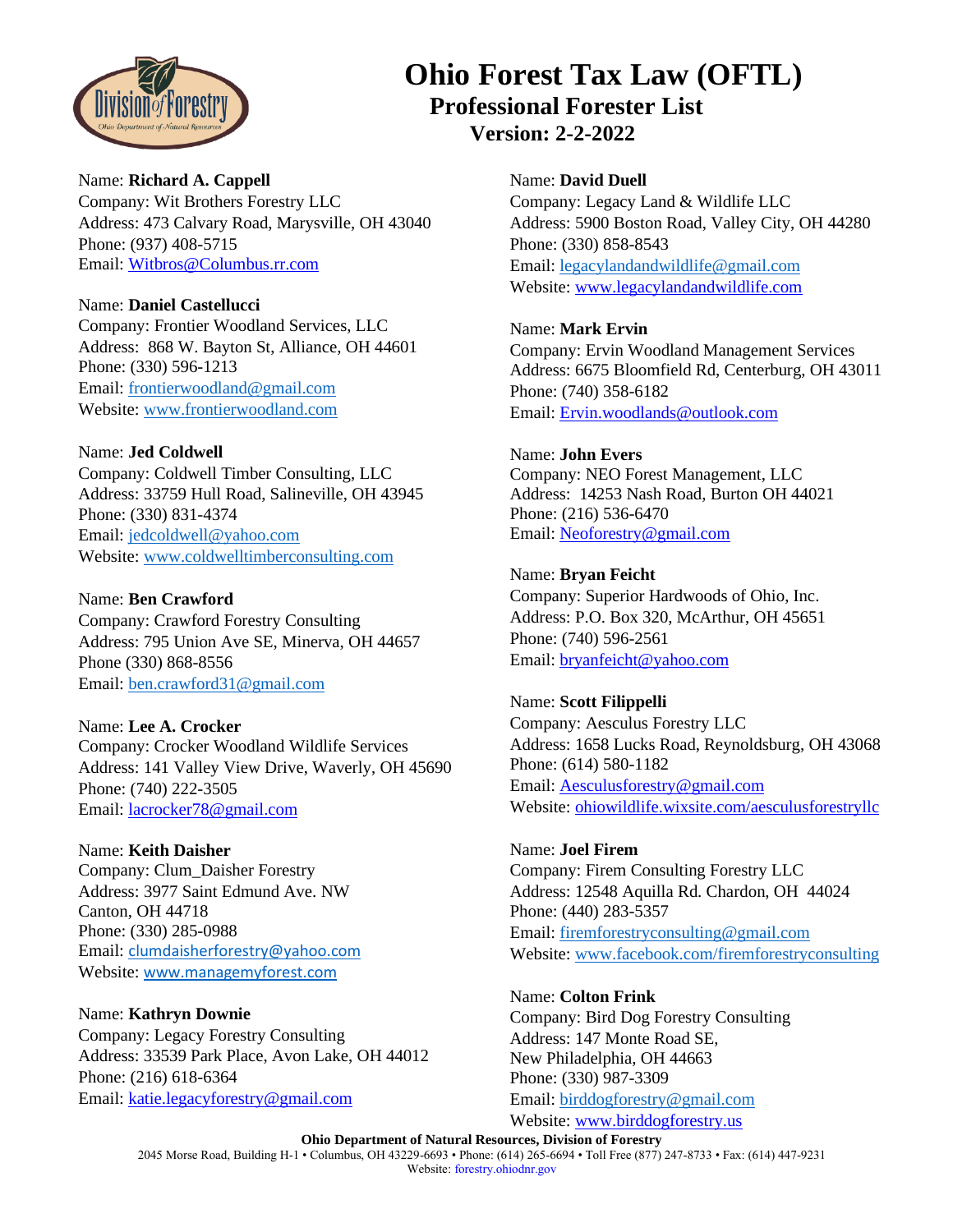# Name: **Terence Hanley** Company: Professional Forestry LLC Address: P.O. Box 5622, Athens, OH 45701 Phone: (740) 592-5152 Email: [professionalforestry@yahoo.com](mailto:professionalforestry@yahoo.com)

# Name: **Patrick Hulle**

Company: PH Forestry Address: 236 Wilson Ave., Pittsburgh, PA 15237 Phone: (412) 345-1720 Email: [pwforester18@gmail.com](mailto:pwforester18@gmail.com) Website: [consultingforester.com](https://paradiseecologicalservices.wordpress.com/)

# Name: **Badger Johnson**

Company: Paradise Ecological Services Address: 3210 SR 681, Albany, OH 45710 Phone: (859) 801-3137 Email: [paradise.ecological.services@gmail.com](mailto:paradise.ecological.services@gmail.com) Website: [paradiseecologicalservices.wordpress.com](https://paradiseecologicalservices.wordpress.com/)

# Name: **Michael Jurkiewicz**

Company: Forest Resource Service L.L.C. Address: 2630 Hollybrook Drive, Findlay, OH 45840 Phone: (419) 889-2863 Email: [frsmj@yahoo.com](mailto:frsmj@yahoo.com)

# Name: **Aaron Kash**

Company: Mission Forestry Consulting, LLC Address: 496 Cherry Hill Ln., Lebanon, OH 45036 Phone: (513) 402-0801 Email: [missionforestry@gmail.com](mailto:missionforestry@gmail.com) Website: www.missionforestry.com

# Name: **Gary Kaster**

Company: Carbon Project Services, LLC Address: 2691 E. Hooppole Ridge Road, McConnelsville, OH 43756 Phone: (740) 962-5564; Cell: (740) 624-2259 Email: [ggkaster@gmail.com](mailto:ggkaster@gmail.com)

# Name: **Alexander S. Kindler**

Company: Kindler Forest Management, LLC Address: 2605 Highland Rd, Zanesville, OH 43701 Phone: (740) 214-4642 Email: [kindlerforestry@yahoo.com](mailto:kindlerforestry@yahoo.com) Website: [www.kindlerforestry.com](http://www.kindlerforestry.com/)

## Name: **Roy Klingaman**

Company: Klingaman Farms Address: 4405 Cheryl Ave. SW, Canton, OH 44706 Phone: (440) 812-7890 Email[: RoyKlingaman@gmail.com](mailto:RoyKlingaman@gmail.com)

# Name: **Kaylynn Kotlar**

Company: Frontier Woodland Services, LLC Address: 868 W. Bayton St, Alliance, OH 44601 Phone: (330) 596-1213 Email[: kkotlar.fws@gmail.com](mailto:kkotlar.fws@gmail.com) Website: [www.frontierwoodland.com](http://www.frontierwoodland.com/)

# Name: **Henry Liebermann**

Company: Glacier's End Forestry Address: 2416 Amherst Ave. NW Massillon, OH 44646 Phone: (330) 970-6650 Email[: henry@glaciersendforestry.com](mailto:henry@glaciersendforestry.com) Website: [www.Facebook.com/GlaciersEndForestry](http://www.facebook.com/GlaciersEndForestry)

# Name: **Noah Mechling**

Company: Yoder Lumber Company Address: 7100 CR 407, Millersburg, OH 44654 Phone: (330) 674-1435 O; (330) 473-3160 C Email[: noahm@yoderlumber.com](mailto:noahm@yoderlumber.com) Website: [www.yoderlumber.com](http://www.yoderlumber.com/)

# Name: **Jim Mickey**

Company: Mickey Environmental Services Somerset Address: PO Box 473, Somerset, OH 43783-0473 Phone: (740) 743-2613 Email[: drjwmickey@yahoo.com](mailto:drjwmickey@yahoo.com)

# Name: **Tyler Morlock**

Company: Morlock Forestry and Habitat Management, LTD Address: 9362 Mermill Road, Portage, OH 43451 Phone: (419) 308-9817 Email[: morlockforestry@gmail.com](mailto:morlockforestry@gmail.com)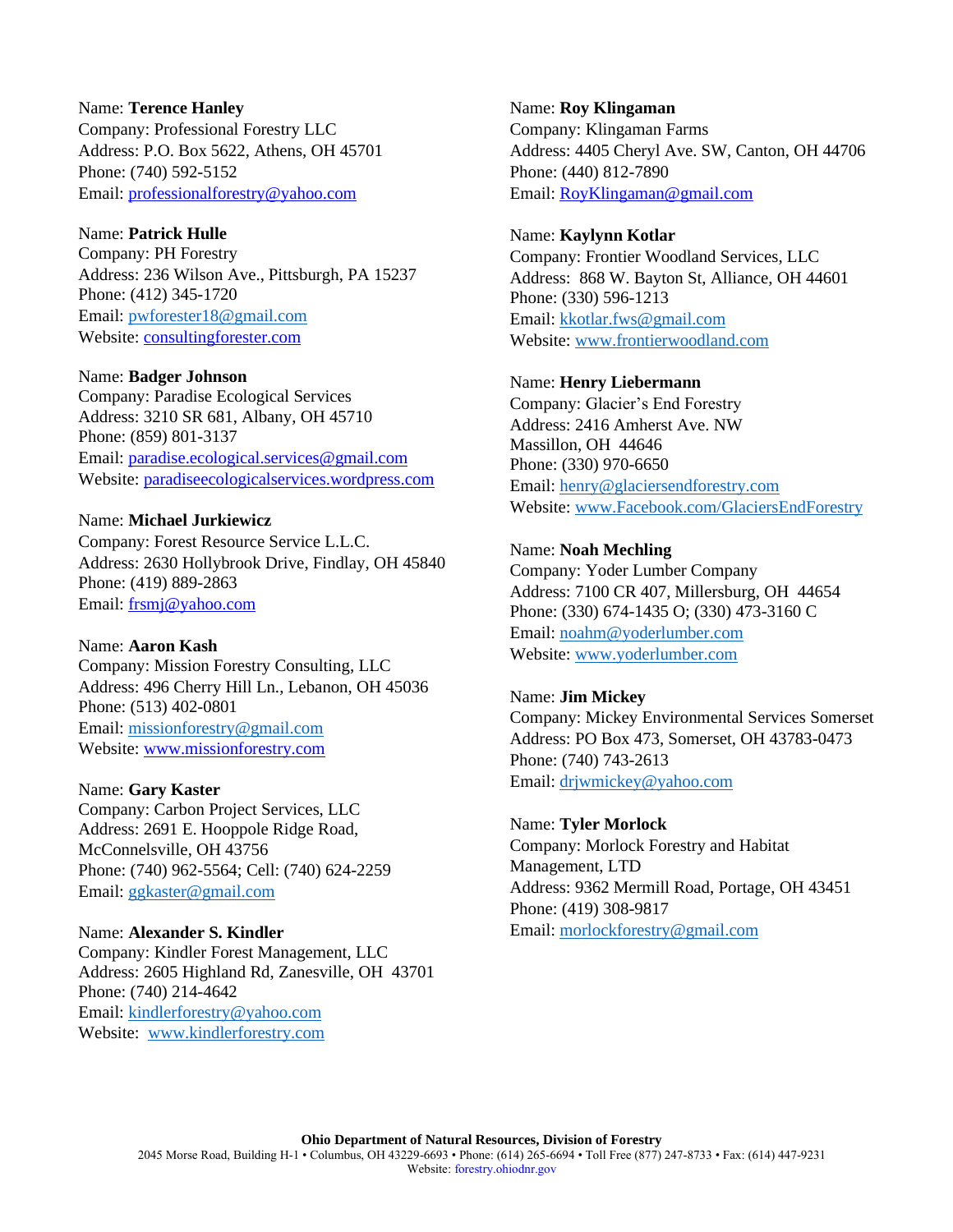## Name: **Richard Morse**

Company: Ohio Forest Management, LLC Address: PO BOX 1001, Marietta, OH 45750 Phone: (740) 629-2896 Email: [OhioForestManagement@yahoo.com](mailto:OhioForestManagement@yahoo.com)

## Name: **David A. Murray**

Company: Murray's Forestry Services Address: 1571 Hickle Road, Frankfort, OH 45628 Phone: (740) 998-4030 Email: [damurray@horizonview.net](mailto:damurray@horizonview.net)

## Name: **Anthony Pappas, CF**

Company: Heritage Habitat & Forestry, LLC Address: 4061 Simmons Church Road Centerburg, OH 43011 Phone: (330) 419-1769 Email: [heritagehabitatco@gmail.com](mailto:heritagehabitatco@gmail.com) Website: [www.heritagehabitatco.com](file:///C:/Users/10065946/Documents/OFTL/OFTL%20Forester%20List/www.heritagehabitatco.com)

#### Name: **Jake Peer**

Company: Peer Family Forestry Consulting, LLC Address: 3829 Washington South Road Mansfield, OH 44903 Phone: (740) 801-0458 Email: [jake@peerfamilyforestry.com](file:///C:/Users/10065946/Documents/OFTL/OFTL%20Forester%20List/jake@peerfamilyforestry.com) Website: [www.peerfamilyforestry.com](http://www.peerfamilyforestry.com/)

# Name: **Eddie Reichenbacher**

Company: Compass Forestry Address: 119 Sterling St., Creston, OH 44217 Phone: (330) 591-2929 Email: [eddie@compass-forestry.com](mailto:eddie@compass-forestry.com) Website: [www.compass-forestry.com](http://www.compass-forestry.com/)

## Name: **Clayton Rico**

Company: Rico Forestry Services Address: 6680 Wilson Lane, Nashport, OH 43830 Phone: (740) 517-1422 Email: [ricoforestryservices@yahoo.com](mailto:ricoforestryservices@yahoo.com)

## Name: **James P. Stafford**

Company: Muskingum Valley Woodland Services Address: 2769 Dresden Road, Zanesville, OH 43701 Phone: (740) 453-4400; Fax: (740) 453-4000 Email: [muskingumvalley@muskingumtrees.com](mailto:muskingumvalley@muskingumtrees.com) Website: [http://www.muskingumtrees.com](http://www.muskingumtrees.com/)

#### Name: **Stanley D. Swierz**

Company: Stanley D. Swierz Consulting Forester Inc. Address: 453 Blenheim Road, Columbus, OH 43214 hone: (614) 262-1501 Email[: sds@swierzforestry.com](mailto:sds@swierzforestry.com) Website: [www.swierzforestry.com](http://www.swierzforestry.com/)

#### Name: **Jordan Thompson**

Company: Millwood Lumber Company Inc. Address: 2400 Larson Road Gnadenhutten, OH 44629 Phone: (740) 502-5874 Email[: jthompson@millwoodlumberinc.com](mailto:jthompson@millwoodlumberinc.com)

#### Name: **Justin Thompson**

Company: Yoder Lumber Company Inc. Address: 7100 County Road 407 Millersburg, OH 44654 Phone: (740) 502-5764 Email[: JustinT@yoderlumber.com](mailto:JustinT@yoderlumber.com) Website: [www.yoderlumber.com](http://www.yoderlumber.com/)

#### Name: **Gary H. Vollrath**

Company: Vollrath Forestry Consulting, LLC Address: 222 Hammertown Lake Road, Jackson, OH 45640-9683 Phone: (740) 418-3794 Email[: gvollrath@roadrunner.com](mailto:gvollrath@roadrunner.com/)

#### Name: **Ryan Waid**

Company: Black Tree Forestry, LLC Address: 7 Manor Drive, Cambridge, OH 43725 Phone: (740) 705-2102 Email[: rwaid@live.com](file:///C:/Users/10065946/Documents/OFTL/OFTL%20Forester%20List/rwaid@live.com) Website: [blacktreeforestry.weebly.com](file:///C:/Users/10065946/Documents/OFTL/OFTL%20Forester%20List/blacktreeforestry.weebly.com)

Name: **Bill Wais** Address: 2232 Elstun Road, Cincinnati, OH 45230 Phone: (513) 846-0388 Email[: wdwais@gmail.com](mailto:wdwais@gmail.com) Website: [www.miamiriverfm.com](http://www.miamiriverfm.com/)